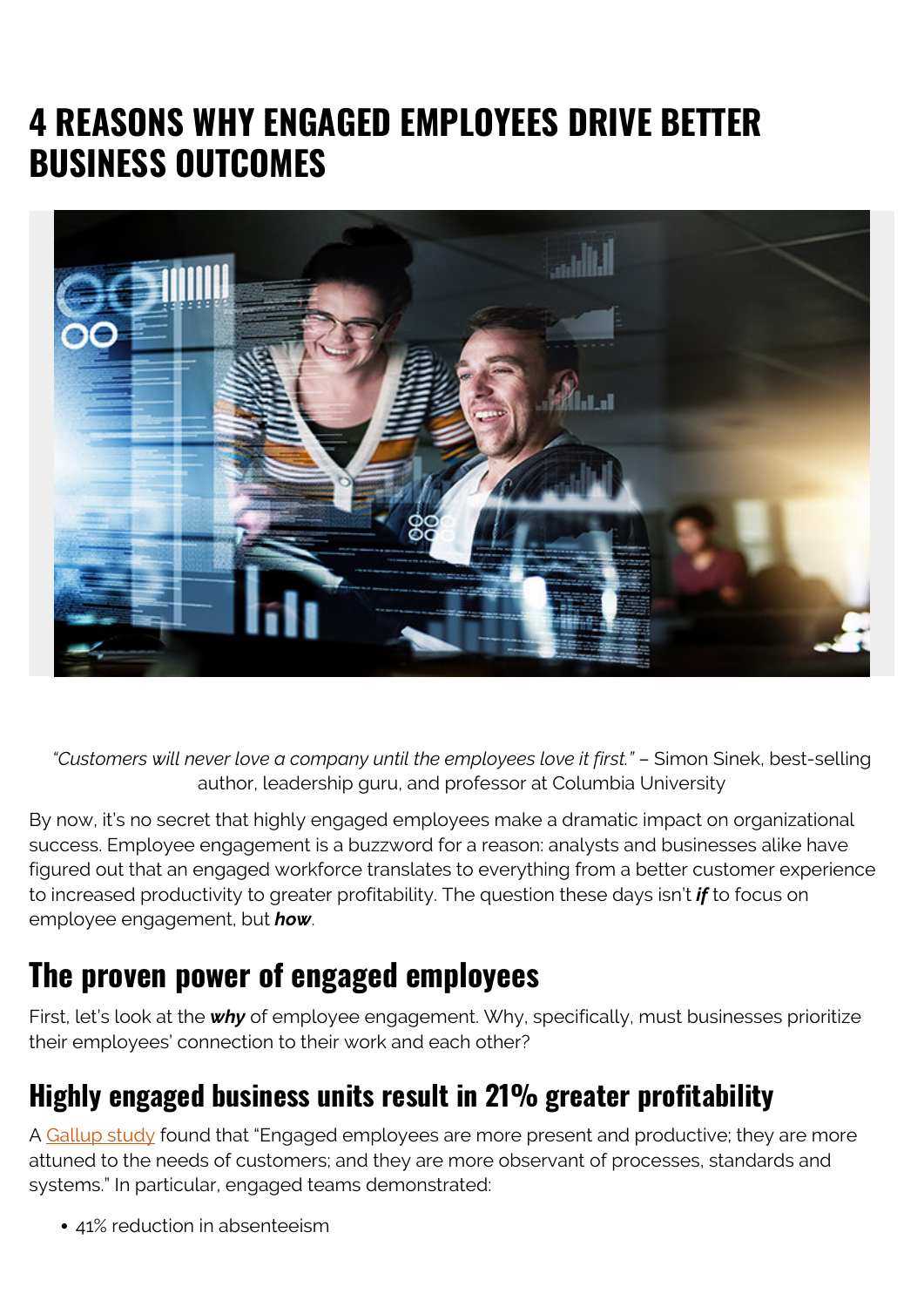- 17% increase in productivity
- 59% less turnover in low-turnover organizations, 24% less turnover in high-turnover organizations
- 10% increase in customer ratings
- 20% increase in sales

All of these effects taken together significantly increased one of the most important metrics for any organization: a 21% boost to profitability.

#### **Better performing companies have more engaged employees**

Given the Gallup statistics, it's no surprise that companies with more engaged employees perform better financially. The Temkin Group, now part of the Qualtrics XM Institute, uncovered that 82% of employees at companies with strong financial results are "highly" or "moderately" engaged, as opposed to only 68% at under-performing companies.

### **Disengaged employees cost U.S. companies up to \$5.5 billion per year**

On the flip side, employees who are NOT engaged cost their organizations in very quantifiable ways. [A report by the Engagement Institute](https://www.hrdive.com/news/study-disengaged-employees-can-cost-companies-up-to-550b-a-year/437606/) detailed what employees need to feel engaged—compelling missions, trusted relationships, well-designed jobs topped the list—and the financial implications of failing to deliver on those imperatives.

#### **Employee engagement directly impacts the customer experience**

Customer experience futurist Blake Morgan compiled a compelling list of statistics in [an article for](https://www.forbes.com/sites/blakemorgan/2018/02/23/the-un-ignorable-link-between-employee-experience-and-customer-experience/#41b3b25448dc) [Forbes](https://www.forbes.com/sites/blakemorgan/2018/02/23/the-un-ignorable-link-between-employee-experience-and-customer-experience/#41b3b25448dc) that clearly demonstrates the connection between the employee and customer experiences. They include:

- Companies that excel at customer experience have 1.5 times more engaged employees than companies with poor customer experience.
- 87% of customers' affinity towards Starbucks is driven by the way the company treats its employees.
- 79% of employees at companies with above-average customer experience are highly engaged in their jobs, compared to 49% of employees at companies with average or below average customer experience scores.
- Business units with engagement and connection scores in the top 25% had 10% stronger customer metrics.
- Companies that invest in employee experience are four times more profitable than those who don't.

These numbers are even more relevant when you consider another statistic from her article: 89% of companies expect to compete primarily on customer experience.

## **How to improve employee engagement**

It's clear that employee engagement is not a "nice to have"—it's a serious competitive differentiator. Which brings us back to the *how*: what does it take to foster an engaged workforce?